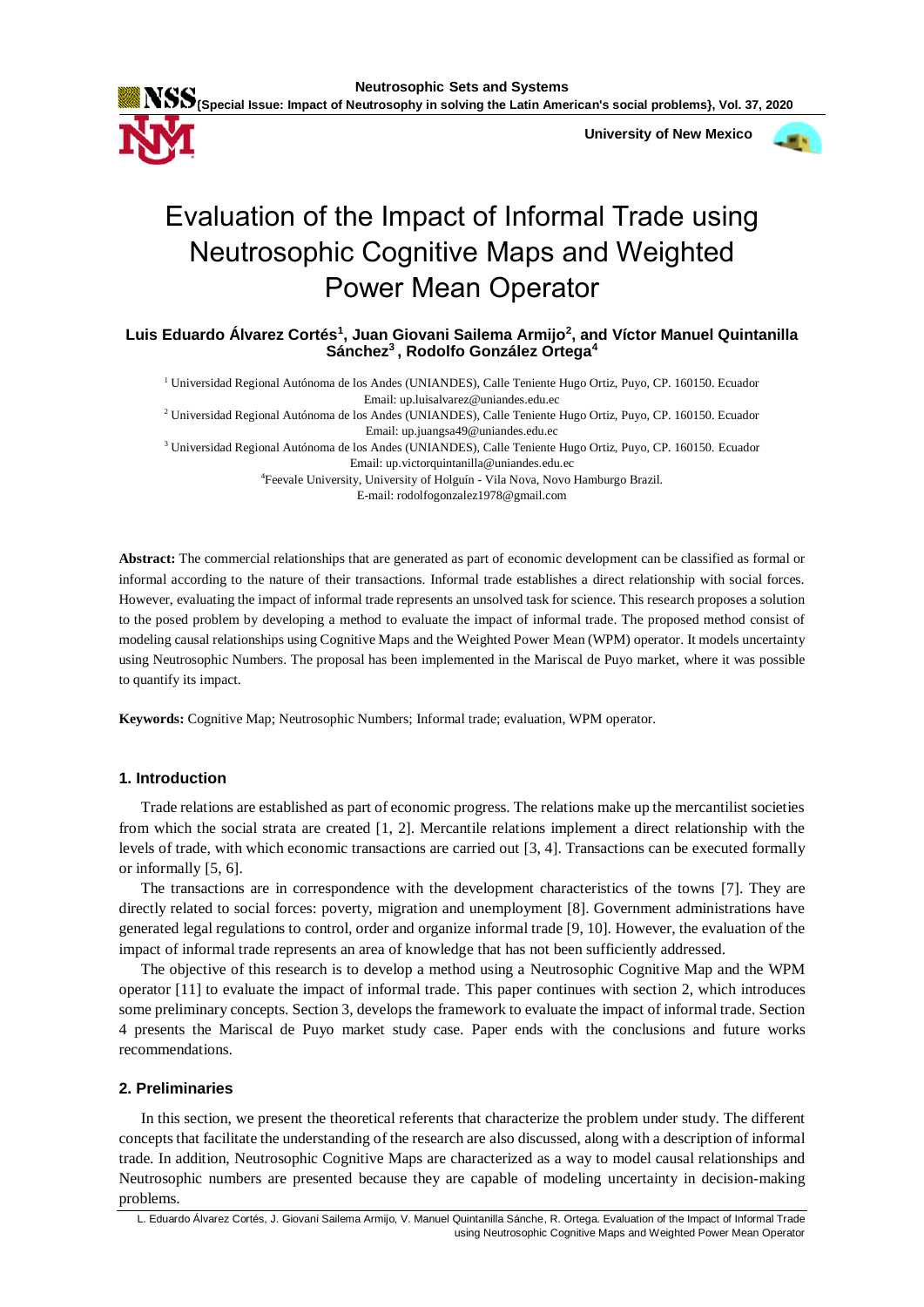## **2.1 Informal trade**

The retail trade carries out informal commercial activities[\[12\]](#page-5-5). Retail trade on public roads is the activity of people who are engaged in the sale of products and the provision of services of various kinds [\[13,](#page-5-6) [14\]](#page-5-7). According to the new developments, it is necessary to evaluate the impact of informal trade on the Mariscal de Puyo market. For which three fundamental aspects were determined to carry out the evaluation: Diversification of the Informal Trade Offer, Use of Public Space and Competitive Advantages for Marketing.

Informality shows its problem from its own definition [\[15\]](#page-5-8). In the different studies carried out in the informal sector, it is observed that this term is often used as a synonym for a street market, without formality, without public safety or benefits. However, the most general sense is to consider the informal sector as the group of workers who do not have social security [\[16,](#page-5-9) [17\]](#page-5-10). They are known by various names: street vendors, artisans, unions, micro-entrepreneurs, and others.

# **2.2 Neutrosophic Cognitive Map**

Fuzzy Cognitive Maps (FCM) are a tool that aims to expand the work horizon that involves the implementation of traditional cognitive maps and concept maps [\[18-20\]](#page-5-11). These maps, in more advanced versions, can include the combination of techniques belonging to Soft Computing [\[21\]](#page-5-12), such as Artificial Neural Networks and Fuzzy Logic [\[22-24\]](#page-5-13). FCMs belong to a constantly developing area and alternatives are currently being investigated to increase the reliability of the inference process [\[25-27\]](#page-5-14).

In the 1980s, Romanian polymath F. Smarandache founded the international movement called Paradoxism [\[28\]](#page-6-0), based on the occurrence of contradictions in science and art, which was then extended to Neutrosophy, based on contradictions and their neutrals. This has formed the basis for a series of mathematical theories that generalize classical and fuzzy theories such as Neutrosophic sets and Neutrosophic logic [\[29,](#page-6-1) [30\]](#page-6-2). Neutrosophic Cognitive Maps (NCM) represent an extension of the FCM to work with neutrosophic numbers. The original definition of truth value in Neutrosophic logic is:

 $N \{(T,I,F): T,I,F \subseteq [0,1]\}$ 

 $n$ , in which: T, represents the degree of membership; I, the degree of indeterminacy; and F, the falsehood.

What represents a Neutrosophic evaluation, considered as a mapping of a group of propositional formulas to N, and for each sentence p to obtain the result through equation 1.

$$
v(p) = (T, I, F) \tag{1}
$$

The NCM theory expresses that for each connection on the map there is a weight that denotes the degree of causality. This characteristic allows to implement knowledge concerning the strength of each causal relationship [\[31\]](#page-6-3). Specifically, the connections in an NCM have associated a numerical value in the range [-1,1] that regulates the direction and intensity of the causal relationship between the concepts that define the system.

## **3. Framework for evaluating the impact of informal trade**

This section describes the operation of the framework to evaluate the impact of informal trade using a Neutrosophic Cognitive Map. The main elements that characterize the proposed method are described below.

The method is built to assess the impact of informal trade. It is divided into three basic activities: input, inference and results. Figure 1 shows a general outline of the proposed method.



**Figure 1.** Structure of the proposed method.

L. Eduardo Álvarez Cortés, J. Giovani Sailema Armijo, V. Manuel Quintanilla Sánchez. Evaluation of the Impact of Informal Trade using Neutrosophic Cognitive Maps and Weighted Power Mean Operator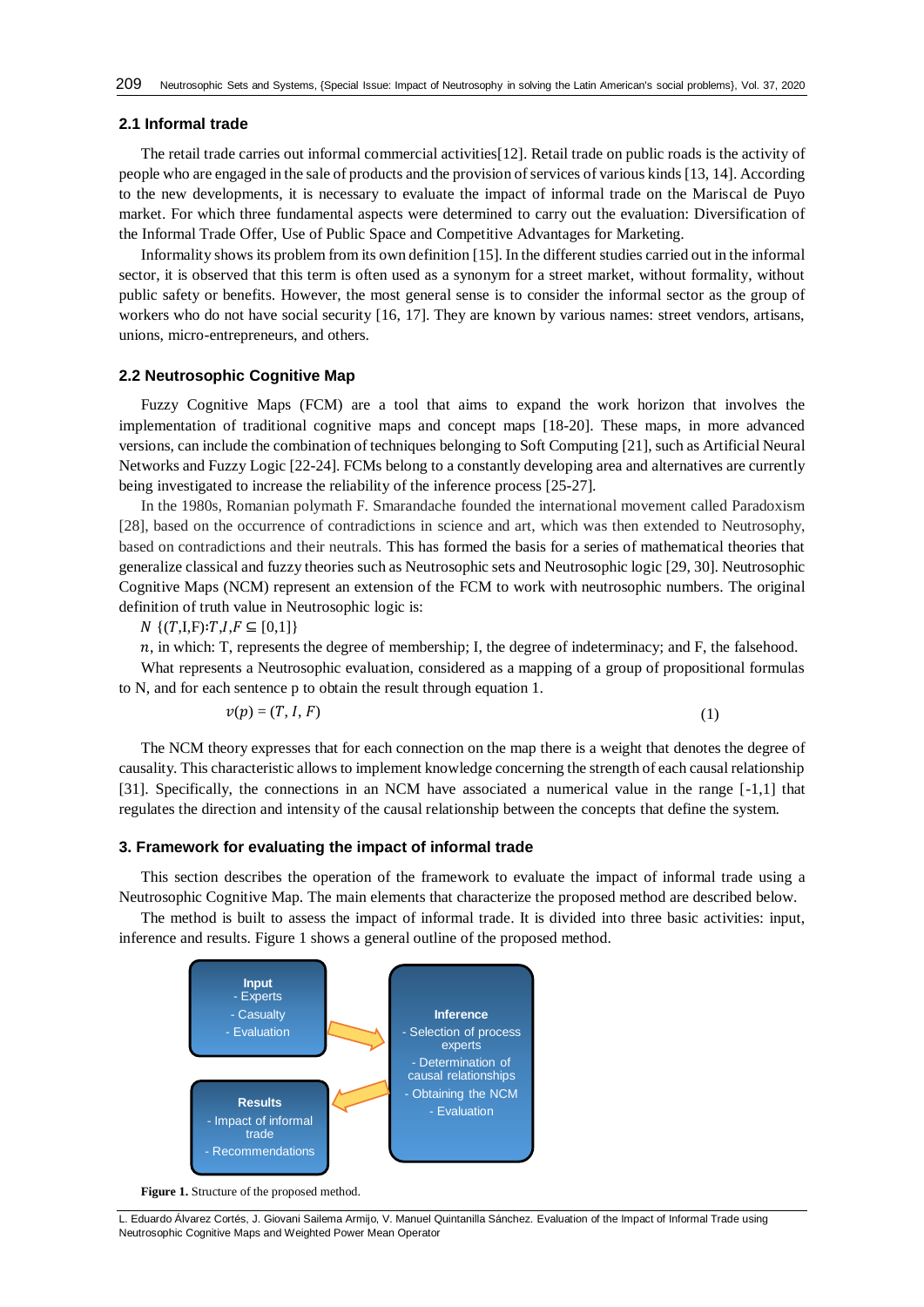The proposed structure for the method supports workflow management for evaluating the impact of informal trade. The method employs a multi-expert multi-criteria approach. The inference process uses data from the set of evaluation indicators proposed for the evaluation of the result.

The inference process is described using soft computing techniques with the implementation of the Neutrosophic Cognitive Map technique [\[32,](#page-6-4) [33\]](#page-6-5). Figure 2 shows a diagram with the activities of the method.



**Figure 2.** Method workflow activities.

Below there is a description of the proposed activities:

# *Activity 1. Select the experts and determine the indicators.*

The method begins with the selection of experts and the identification of evaluation indicators. For the activity the multi-expert approach is formalized as:

The number of experts involved in the process  $E = \{e_1, = e_m\}$ , mes,

The number of evaluation indicators of the process  $I = \{i_1, = i_n\}$ , nes,

# *Activity 2. Determinations of causal relationships*

This activity establishes the relationship of the concepts on the map. Causal relationships are expressed by fuzzy variables from linguistic terms.

During the activity, each expert expresses the relationship between each pair of indicators  $C_i$  and  $C_j$  on the map. Then, for each causal relationship, K rules are obtained with the following structure: If  $C_i$  is A then  $C_j$  is B and the weight  $W_{ii}$  is C.

Then the Centroid method and the Mamdani inference mechanism are used to add the  $k$  rules, and the defuzzified value is the weight of the relation.

#### *Activity 3 obtaining the resulting NCM:*

Once the causal relationships are identified, this knowledge is organized through the adjacency matrix [\[34\]](#page-6-6). The matrix represents the result of the aggregation process of information on the criteria issued by the experts. The resulting Cognitive Map has the causal relationships with the node weights [\[35,](#page-6-7) [36\]](#page-6-8).

Static analysis is performed on the resulting knowledge that is stored in the adjacency matrix. As a result, the values of the output degree are obtained using equation (2), where the weights attributed to each manifestation are obtained based on total degree [\[37\]](#page-6-9). Values described below are used in the proposed model, based on the absolute values of the adjacency matrix [\[38\]](#page-6-10):

$$
w_i = \frac{td(v_i)}{\Sigma_{i=1}^n td_i} \tag{2}
$$

Where  $td(v_i)$  is the total degree value of the ith node

## *Activity 4 evaluation*

The evaluation activity consists of the inference process carried out in accordance with the proposed method. The aggregation function used  $OAG$ :  $[0,1]^n \rightarrow [0,1]$  is the Weighted Power Mean (WPM) using the model of Logic Scoring of Preferences (LSP) [\[11\]](#page-5-4). The r-th WPM is defined as follows:

$$
M_n^{[r]}(\underline{a}, \underline{w}) = \left(\sum_{i=1}^n a_i^r w_i\right)^{\frac{1}{r}}
$$
\n(3)

where  $w_i \in [0,1]$  and  $\sum_{i=1}^n w_i = 1$  and r could be selected to achieve the expected logic properties. puede ser seleccionadas para lograr propiedades lógicas deseadas.

L. Eduardo Álvarez Cortés, J. Giovani Sailema Armijo, V. Manuel Quintanilla Sánchez., R. Ortega Evaluation of the Impact of Informal Trade using Neutrosophic Cognitive Maps and Weighted Power Mean Operator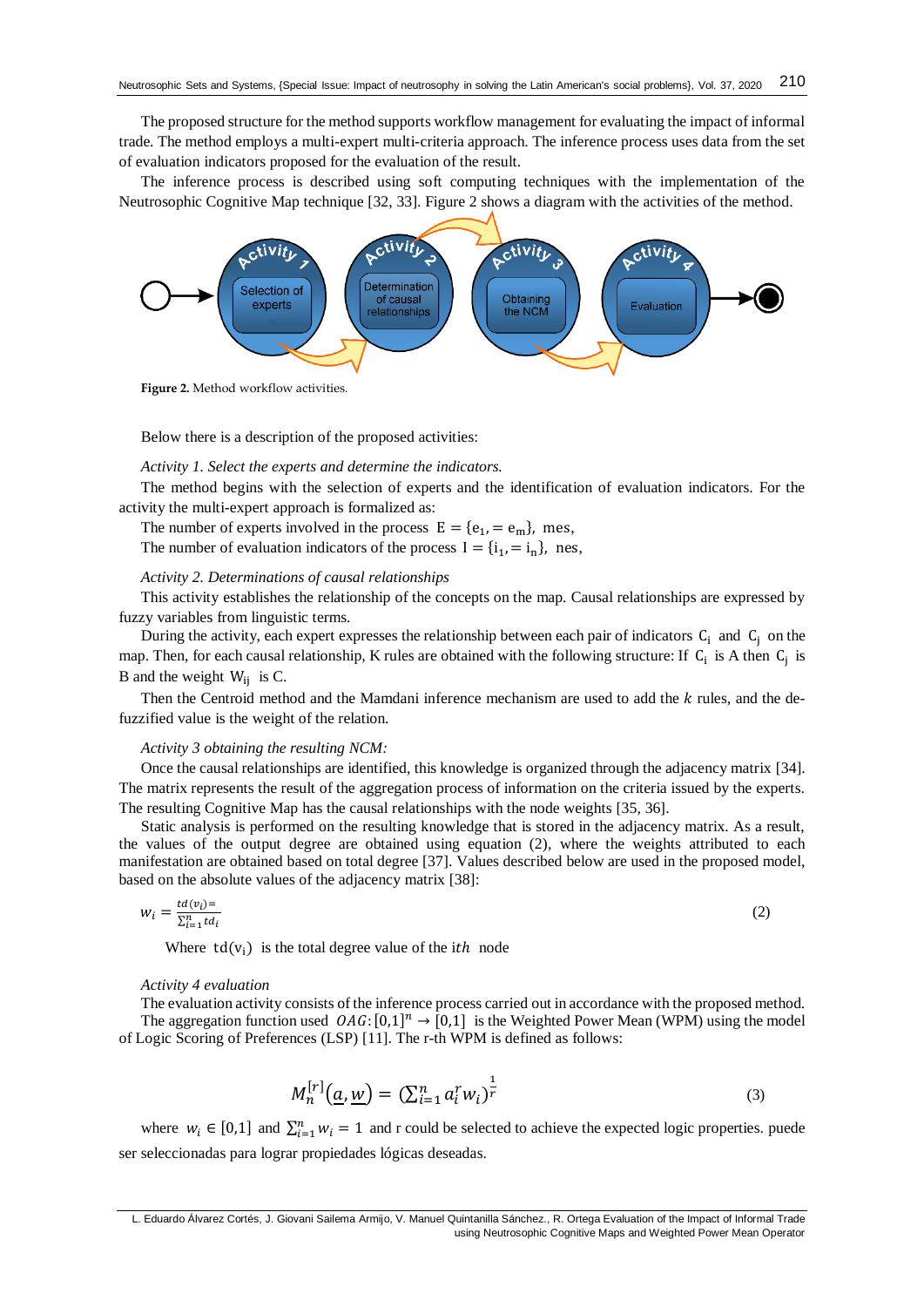# **4. Application of the method to evaluate the impact of informal trade: Mariscal de Puyo market study case**

This section describes the implementation of the proposed method. A case study is carried out where it is possible to assess the impact of informal trade. For the proposed method, a multi-criteria evaluation system is implemented. The method allows an evaluation of the impact of trade to be obtained using causally related evaluation indicators. The proposal used the Mariscal de Puyo market as a case study. Below, is a description of the process.

# *Activity 1. Select the experts and determine the indicators*

For the development of the study, 7 experts were consulted who represented the basis for the identification of causal relationships. The knowledge of the indicators that impact on trade was taken into account.

From the work with the experts, 4 evaluation indicators were identified, which are shown in Table 1.

| No.                   | <b>Indicator</b> |  |
|-----------------------|------------------|--|
|                       | Crafts           |  |
| $\mathcal{D}_{\cdot}$ | Nutrition        |  |
| 3                     | <b>Services</b>  |  |
|                       | Health           |  |

**Table 1.** Evaluation indicators

The main indicators to be evaluated are conceptually defined:

• Crafts refers to the activity of selling objects and crafts made manually by people.

• Nutrition refers to the sale of food, vegetables, sweets and other products obtained from agriculture.

- The services refer to beauty activities such as hairdressing, manicures and others of this nature.
- Health services refer to chiropedic activity carried out at home and others of this nature.

## *Activity 2. Determine causal relationships*

For the process of identification of the causal relationships, 7 adjacency matrices were obtained corresponding to the 7 experts who participated in the process, which were added to the resulting matrix. Table 2 shows the adjacency matrix resulting from the process.

|                | Cı  | $\mathbf{C}_2$ | $C_3$ | $\mathsf{L}_{4}$ |
|----------------|-----|----------------|-------|------------------|
| C <sub>1</sub> |     | 0.25           | 0.25  | 0.2              |
| C <sub>2</sub> |     |                |       |                  |
| C <sub>3</sub> |     | 0.5            |       | 0.2              |
| C <sub>4</sub> | 0.5 |                | 0.2   |                  |

**Table 2.** Adjacency matrix of evaluation indicators

## *Activity 3. Obtaining the resulting NCM*

Figure 4 shows the resulting Neutrosophic Cognitive Map using Mental Modeler Software [\[39\]](#page-6-11). The result obtained is a Neutrosophic Cognitive Map of the method for evaluating the impact of informal trade.





L. Eduardo Álvarez Cortés, J. Giovani Sailema Armijo, V. Manuel Quintanilla Sánchez. Evaluation of the Impact of Informal Trade using Neutrosophic Cognitive Maps and Weighted Power Mean Operator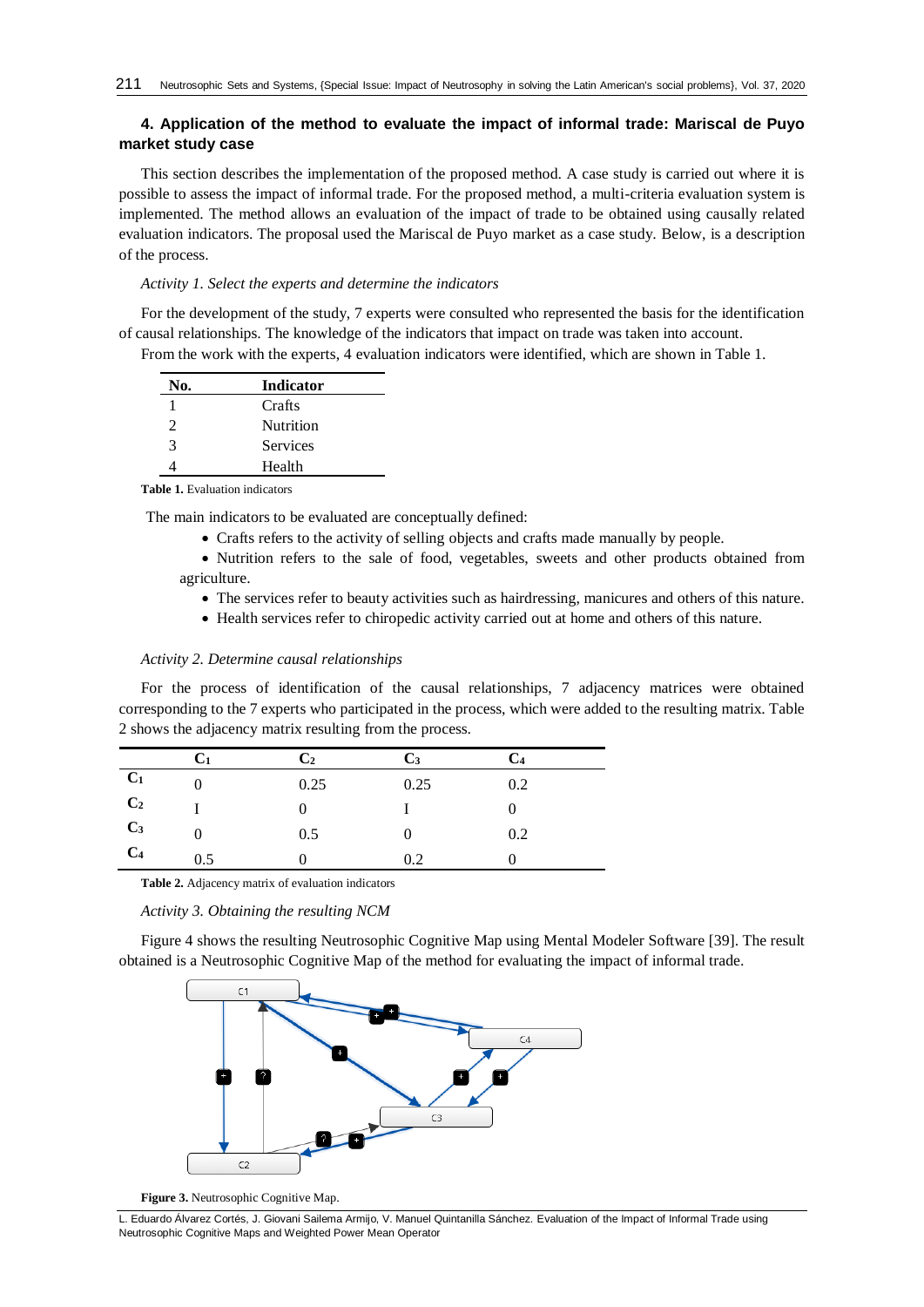## *Activity 4. Evaluation*

From the adjacency matrix, the weights attributed to the evaluation indicators were identified by solving equation (2). Table 3 shows the results obtained from the weights.

| No.            | <b>Evaluation indicators</b> | Weight |
|----------------|------------------------------|--------|
| C1             | Crafts                       | 0.11   |
| C2             | <b>Nutrition</b>             | 0.08   |
| C <sub>3</sub> | <b>Services</b>              | 0.10   |
| [ `∆           | Health                       | 0.05   |

**Table 3.** Weight attributed to evaluation indicators

Once the weights of the indicators have been determined. The preferences of the object of analysis are determined. The preferences are calculated according to the mean of experts' evaluation in the scale 0-1. The evaluation is carried out using WMP operator (3) with r=0.619

| Criteria       | Weights | <b>Preferences</b> |
|----------------|---------|--------------------|
| C1             | 0.32    | 0.75               |
| C2             | 0.23    |                    |
| C <sub>3</sub> | 0.31    | 0.5                |
| C <sub>4</sub> | 0.14    |                    |
| Index          |         | () 77              |

**Table 4.** Weight and attributed preferences for method development.

Once the evaluation of the impact of informal trade has been obtained, an analysis of the result is carried out. An evaluation index of  $I = 77$  is evident. From the result, we can conclude that the evaluation of the impact of informal trade is at a high level.

# **Conclusions**

From the development of the proposed research, a method for evaluating the impact of informal trade was obtained. The method operates by using a multi-expert multi-criteria approach.

During the implementation of the method, the aggregated Neutrosophic Cognitive Map was obtained with the representation of the causal relationships on the evaluation criteria that determine the impact of informal trade. The resulting Neutrosophic Cognitive Map and the WPM operator forms the basis for the inference of the operation of the proposed method.

With the application of the method in the Mariscal de Puyo market study case, it was possible to demonstrate the applicability of the method that allowed evaluating the impact of informal trade from the set of evaluation criteria. As a result, a high-level evaluation is obtained, which is considered as "Very good".

For the development of future research, the implementation of new information aggregation models that manage knowledge based on different criteria defined in the scientific literature, such as modeling uncertainty in a pessimistic or optimistic way, would be recommended.

# **References**

- <span id="page-4-0"></span>1. Gavilánez, W.E.P., V.A.M. Jácome, and E.H.J. Rendón, Informal commerce and its incidence in the inhabitants of Babahoyo city, Los Ríos Province, Ecuador. Dilemas Contemporáneos: Educación, Política y Valore, 2018. 6(Special).
- <span id="page-4-1"></span>2. Llerena, W.F.T., E. Santamaría-Freire, and M.D.G. Guevara, Informal Trade as a Predominant Factor in the Local Economy of Ambato, Ecuador. Journal of Applied Business and Economics, 2019. 21(5).
- <span id="page-4-2"></span>3. García, R.E., B.J.B. Sabando, and M.G.O. Cevallos, El comercio informal y su influencia en los emprendedores de la Universidad Técnica de Manabí. ECA Sinergia, 2019. 10(3): p. 7-13.
- <span id="page-4-3"></span>4. Paredes, S.F.C., The informal economy in Ecuador. INNOVA Research Journal, 2018(9): p. 29-38.
- <span id="page-4-4"></span>5. López, D., F. Torres, S. Núñez, and G. Cevallos, System of public transportation of passengers, its chaining and displacement towards the commerce. Revista INGENIERÍA UC, 2018. 25(1).
- <span id="page-4-5"></span>6. Ormaza-Andrade, J.E., J.B. Solís-Muñoz, J.D. Ochoa-Crespo, and J.O. Quevedo-Vázquez, Peculiarities of the Small Trade of the Informal Sector in the City of Azogues. Población y Desarrollo, 2019. 25(49): p. 55-68.

L. Eduardo Álvarez Cortés, J. Giovani Sailema Armijo, V. Manuel Quintanilla Sánchez., R. Ortega Evaluation of the Impact of Informal Trade using Neutrosophic Cognitive Maps and Weighted Power Mean Operator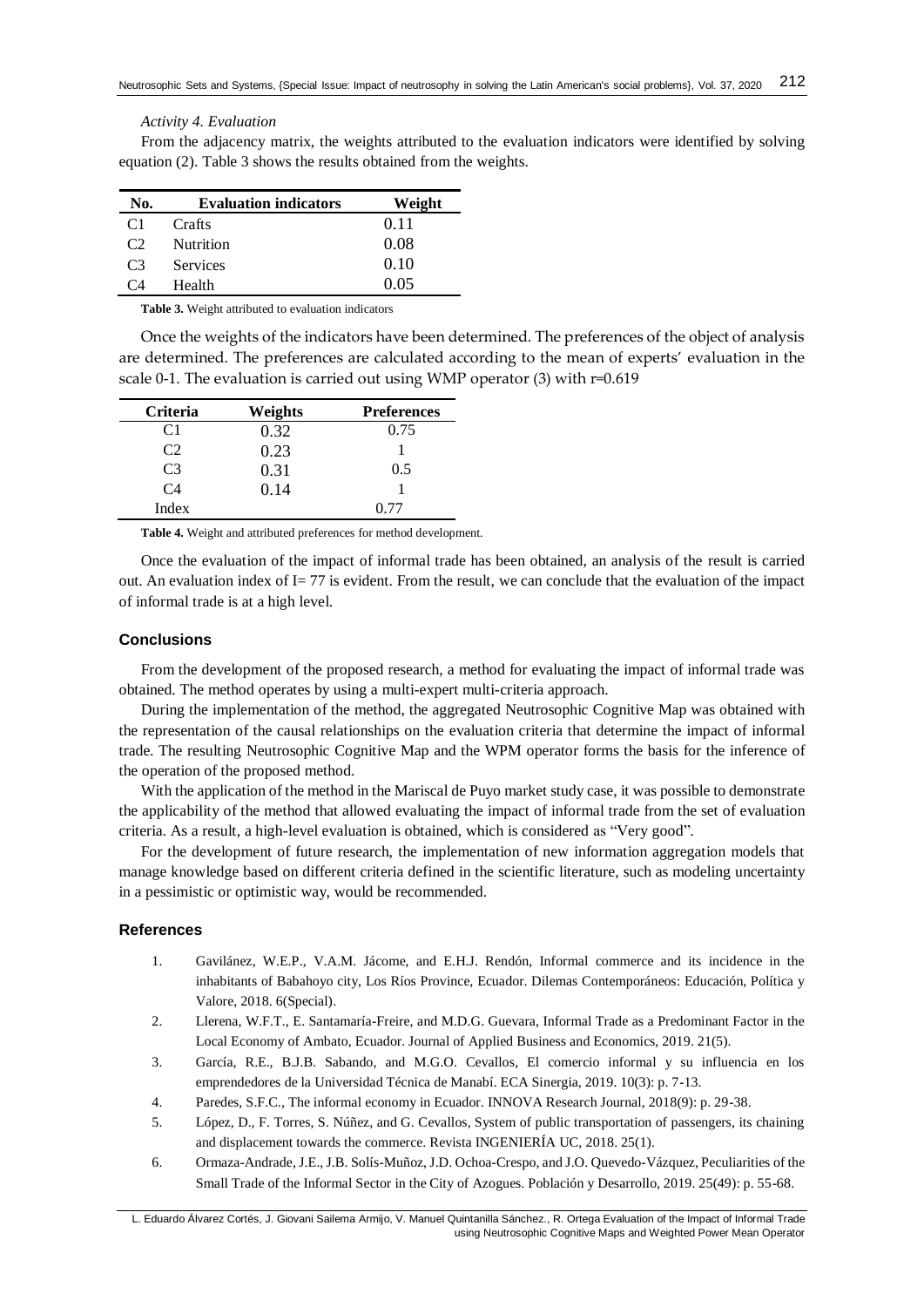- <span id="page-5-0"></span>7. Correa, M.E.D. and F.O. Sarmiento, Geospatial Memory and Joblessness Interpolated: International Migration Oxymora in the City of Biblián, Southern Ecuador. American Journal of Geographic Information System, 2019. 8(2): p. 60-88.
- <span id="page-5-1"></span>8. Stone-Cadena, V. and S. Álvarez Velasco, Historicizing mobility: Coyoterismo in the indigenous Ecuadorian migration industry. The ANNALS of the American Academy of Political and Social Science, 2018. 676(1): p. 194-211.
- <span id="page-5-2"></span>9. Lyall, A., R. Colloredo-Mansfeld, and J. Quick, Post-agrarian aspirations: tourism and rural politics in Ecuador. Canadian Journal of Development Studies/Revue canadienne d'études du développement, 2019: p. 1-18.
- <span id="page-5-3"></span>10. Vallejo, J.R.M. and D.E. Kerchis, Household Economy in the Rural Sector of the Border Region between Ecuador and Colombia and Alternatives to Overcome Poverty. European Journal of Economics and Business Studies, 2019. 5(2): p. 106-117.
- <span id="page-5-4"></span>11. Dujmović, J.J. and H. Nagashima, LSP method and its use for evaluation of Java IDEs. International Journal of Approximate Reasoning, 2006. 41(1): p. 3-22.
- <span id="page-5-5"></span>12. Vega Falcón, V., M. del Roció Alarcón Quinapanta, M.M. Yancha Villacís, and J. Estupiñán Ricardo, Medición del capital intelectual: Caso hotelero. Dilemas Contemporáneos: Educación, Política y Valores, 2019. 7.
- <span id="page-5-6"></span>13. Maldonado-Erazo, C.P., R. Correa-Quezada, C. Viñán-Merecí, and P. Sarango-Lalangui, Characterization of the Population Segment Dedicated to the Retail Trade of Religious Souvenirs, in Handbook of Research on Socio-Economic Impacts of Religious Tourism and Pilgrimage. 2019, IGI Global. p. 290-309.
- <span id="page-5-7"></span>14. Torres, C., A. Laleska, and V.H. Vergara Benites, El trade marketing y su impacto en la actitud del retail tradicional de consumo masivo en la ciudad de trujillo en el I trimestre del año 2017. 2017.
- <span id="page-5-8"></span>15. CAFAGNA, M.K., A.S. CHANV, and A.E. CÓRDOVA BRAVO, Import business plan to trade Whiteleg shrimp from Ecuador to Europe through the creation of a new company in Spain: Ecuarico Shrimps. 2019.
- <span id="page-5-9"></span>16. Davila, M., Exploring best practices for employee engagement in a retail company located in Ecuador supported by Machine Learning Algorithms. 2017, University of Liverpool.
- <span id="page-5-10"></span>17. Janssen, C., Consumer Acceptance of Mobile Augmented Reality Shopping Applications in Stationary Retail Trade. 2018.
- <span id="page-5-11"></span>18. Mar, O. and J. Gulín, Model for the evaluation of professional skills in a remote laboratory system. Revista científica, 2018. 3(33): p. 332-343.
- 19. Alipour, M., R. Hafezi, M. Amer, and A.N. Akhavan, A new hybrid fuzzy cognitive map-based scenario planning approach for Iran's oil production pathways in the post–sanction period. Energy, 2017. 135: p. 851- 864.
- 20. Ortega, R.G., M. Rodríguez, M.L. Vázquez, and J.E. Ricardo, Pestel analysis based on neutrosophic cognitive maps and neutrosophic numbers for the sinos river basin management. Neutrosophic Sets and Systems, 2019.  $26(1)$ : p. 16.
- <span id="page-5-12"></span>21. Ponce Ruiz, D.V., J.C. Albarracín Matute, E.J. Jalón Arias, L.O. Albarracín Zambrano, L.J. Molina Chalacán, Í.M. Serrano Quevedo, and A.R. Zuñiga Paredes, Softcomputing in neutrosophic linguistic modeling for the treatment of uncertainty in information retrieval. Neutrosophic Sets & Systems, 2019. 26.
- <span id="page-5-13"></span>22. Mar, O., I. Santana, and J. Gulín, Competency assessment model for a virtual laboratory system and distance using fuzzy cognitive map. Revista Investigación Operacional 2017. 38(2): p. 170-178.
- 23. Saleh, S.H., S.D.L. Rivas, A.M.M. Gomez, F.S. Mohsen, and M.L. Vàzquez, Representación del conocimiento mediante mapas cognitivos difusos y conjuntos de términos lingüísticos difusos dudosos en la biomedicina [Knowledge representation using fuzzy cognitive maps and hesitant fuzzy linguistic term sets]. International Journal of Innovation and Applied Studies, 2016. 17(1): p. 312.
- 24. Ricardo, J.E., M.L. Poma, A.A. Pazmiño, A.A. Navarro, L.M. Estévez, and N.B. Hernandez, Neutrosophic model to determine the degree of comprehension of higher education students in Ecuador. Neutrosophic Sets & Systems, 2019. 26.
- <span id="page-5-14"></span>25. Kim, J., M. Han, Y. Lee, and Y. Park, Futuristic data-driven scenario building: Incorporating text mining and fuzzy association rule mining into fuzzy cognitive map. Expert Systems with Applications, 2016. 57: p. 311- 323.
- 26. Azadeh, A., M. Zarrin, M. Abdollahi, S. Noury, and S. Farahmand, Leanness assessment and optimization by fuzzy cognitive map and multivariate analysis. Expert Systems with Applications, 2015. 42(15-16): p. 6050- 6064.

L. Eduardo Álvarez Cortés, J. Giovani Sailema Armijo, V. Manuel Quintanilla Sánchez. Evaluation of the Impact of Informal Trade using Neutrosophic Cognitive Maps and Weighted Power Mean Operator